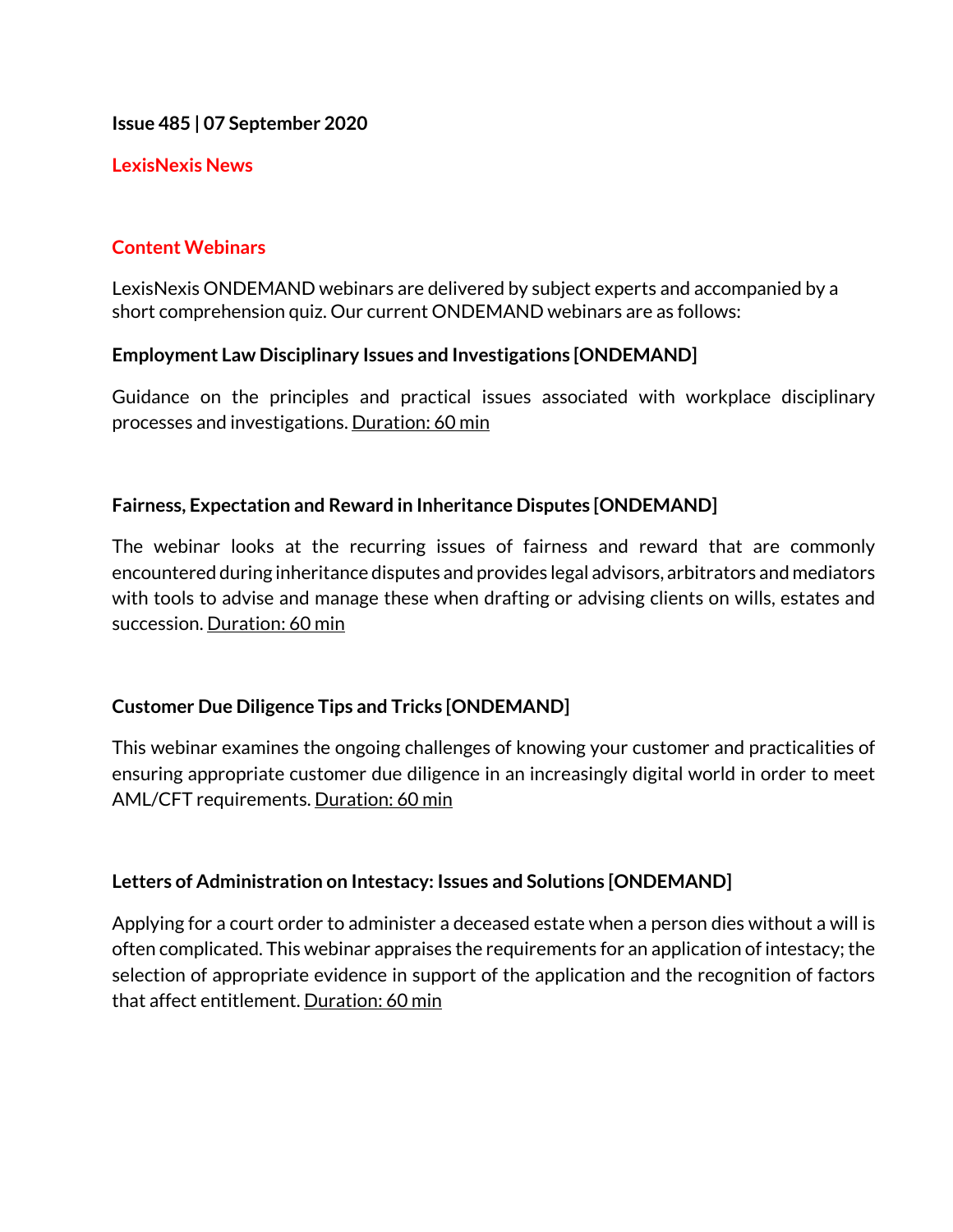# **Letters of Administration with the Will Annexed [ONDEMAND]**

The application process for Letters of Administration with the will annexed differs from probate applications and knowing what matters need to be considered and addressed and supported by evidence, or indeed omitted, when making an application, is not always clear. This webinar provides guidance on recognising the key requirements for the preparation of a valid will and the requirements for making an improperly executed will declared valid. Duration: 60 min

# **Product Support Webinars**

# *Did you know that our LexisNexis training webinars are complimentary and most are CPD compliant?*

# **Getting Started with Lexis Advance Webinar – Tuesday, 8th of September at 3pm**

This session will provide knowledge on the basic features and functionalities of Lexis Advance. Make use of the red search box for general searches and be able to filter and narrow your results. Get familiar in using the alerts and favourites. Utilise the different pods such as your history and publications and the availability of creating your own work folders to organise your research, documents and matter you are working on. Duration: 45 min

### **Practical Guidance on Lexis Advance Webinar – Wednesday, 9th of September at 10am**

This session will look at how Practical Guidance operates as a standalone module and as a partner to the research you may run on Lexis Advance. In Practical Guidance, you can find guidance written by experts in different areas of law that lead you to the relevant cases and legislation, forms, checklists and precedents as well as extracts from the key text Lexis publishes in that area. Focus on understanding the use and benefits of Practical Guidance modules for your everyday research. Duration: 60 min

### **NZ Bar Webinar – Wednesday, 9th of September at 4pm**

NZBA members—Improve your skills and save time researching with Lexis Advance. In our Barfocused training session, discover how to make the most of the big red search box, filter your search results, create links to your favourite publications, highlight and annotate content, create your own work folders to organise your research. Makes researching easy for you. Duration: 60min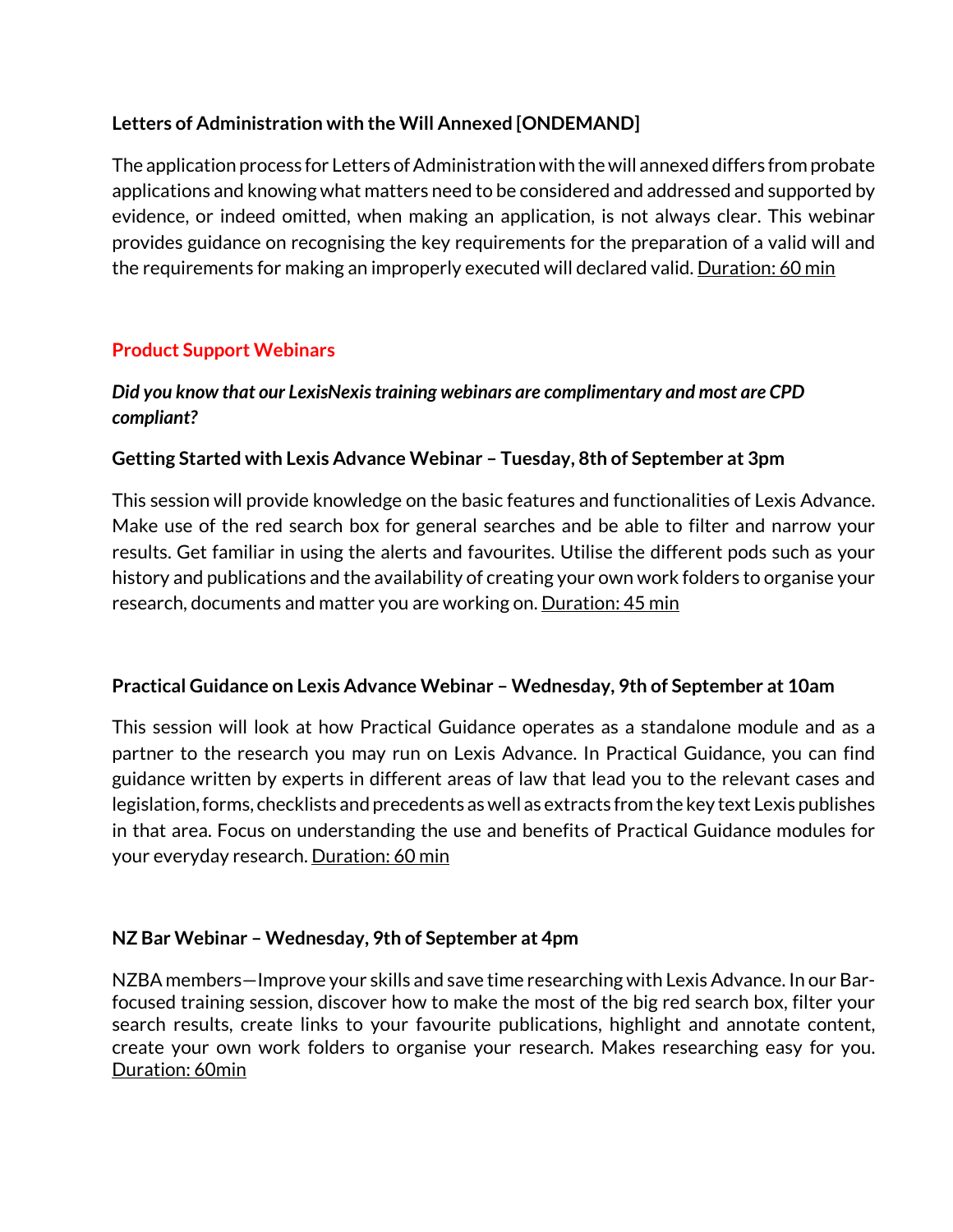# **Environment Law Webinar – The Coastal environment and wetland protection Webinar – Thursday, 10th of September at 4pm**

Our Environmental and Resource Management Law publications will deliver answers on this topic of environment law, including Practical Guidance modules compiled by expert practitioners in their field. Learn how to work with content in Chapter 5 of our encyclopedic Environmental Resource Management Law comprehensively reviewed by Derek Nolan QC. Look at The Laws of New Zealand encylopedic book and the chapters on Resource management and Climate Change including leading cases on the subject. Become familiar with constructing search terms and setting up alerts, folders and saved annotations. Duration: 60 min

# **Getting Started with Lexis Red – Tuesday, 15th of September at 4pm**

This session shows you how to browse and search your digital versions of key LexisNexis publications. We show you how to quickly find, highlight and annotate content for effective offline use of publications when you are out of the office. Duration: 45 min

## **Lexis Draft Webinar – Monday, 22nd of September at 3pm**

Lexis Draft is a legal drafting solution. It is a Microsoft Word and Microsoft Outlook add-in ribbon that helps you draft faster and more efficiently. Lexis Draft contains legal proofreading, editorial review, research and analytical tools for accurate, consistent and efficient drafting. It checks for inconsistencies in documents, flags areas that need your attention and links directly to your LexisNexis services without leaving Word - saving you time. Duration: 45 min

### **NZ Bar Webinar – Wednesday, 23rd of September at 12pm**

NZBA members—Improve your skills and save time researching with Lexis Advance. In our Barfocused training session, discover how to make the most of the big red search box, filter your search results, create links to your favourite publications, highlight and annotate content, create your own work folders to organise your research. Makes researching easy for you. Duration: 60min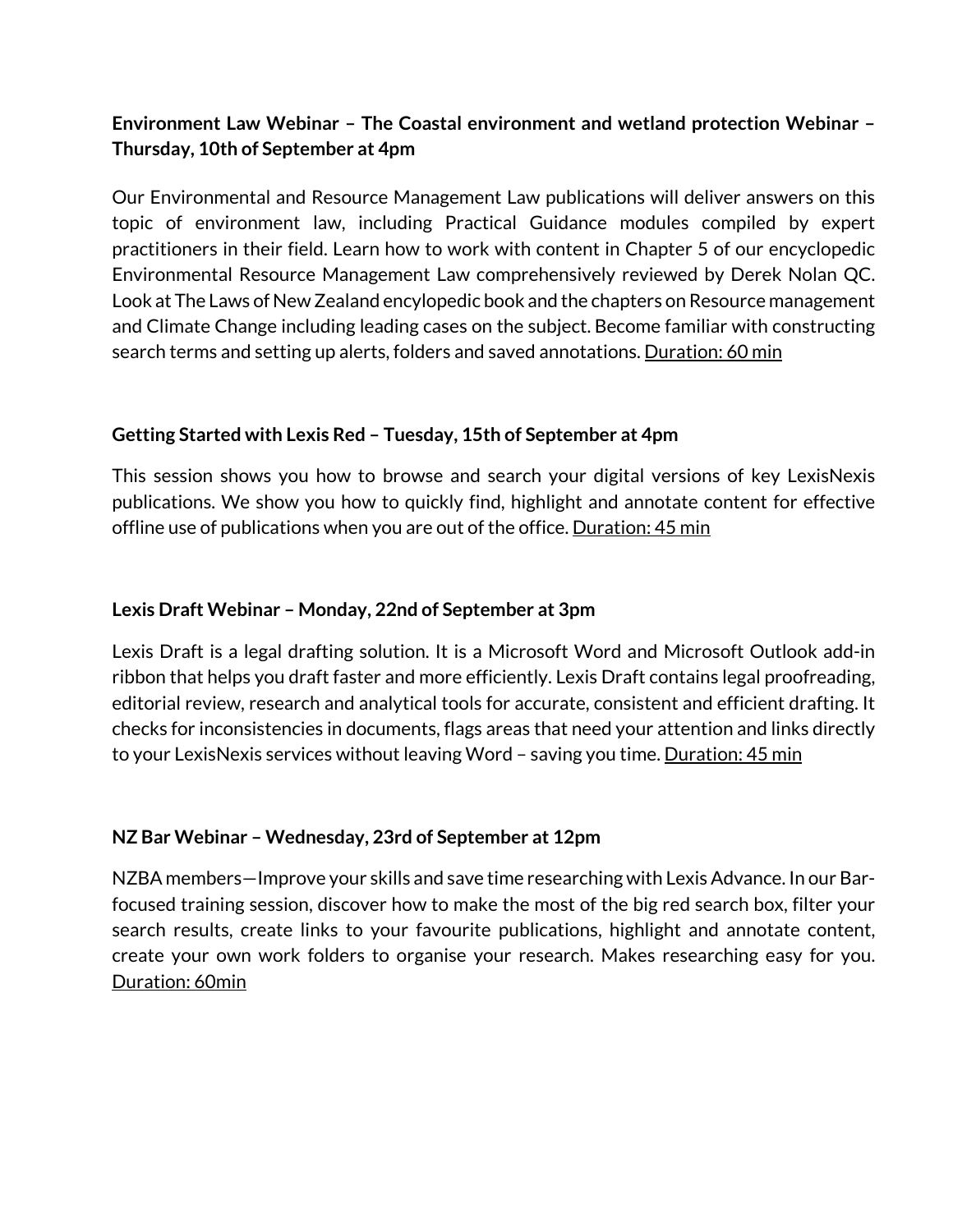## **CaseBase & LexCite on Lexis Advance Webinar – Thursday, 24th of September at 12pm**

Have a look under the hood to get more understanding of how CaseBase and LexCite work on Lexis Advance. Understand the sources they draw their information from and how they can aid your legal research and save you time. Duration: 60 min

# **Criminal Litigation Webinar – Thursday, 24th of September at 4pm**

This webinar covers various research topics using LexisNexis's criminal publications, including textbooks online and Practical Guidance. Join us for an overview of our criminal materials in Garrow and Turkington, Halls sentencing, Abbot & Thompson – District Courts Practice Criminal, Sim's court practice and Cross on Evidence. Duration: 60 min

# **NZ Bar Webinar – Wednesday, 30th of September at 12pm**

NZBA members—Improve your skills and save time researching with Lexis Advance. In our Barfocused training session, discover how to make the most of the big red search box, filter your search results, create links to your favourite publications, highlight and annotate content, create your own work folders to organise your research. Makes researching easy for you. Duration: 60min

### **Commercial**

### **Heath and Whale on Insolvency**

Service 48 – August 2020 is now available online.

Service 48 features updated commentary on: Personal insolvency; Secured debt; Preferential debt and set-off; and Court procedure.

### **Company and Securities Law Bulletin**

Issue 8 is now available online.

This issue features an article on statutory demands and agreements to arbitrate by Suzanne Robertson QC. The issue also includes headnotes on *ANZ Bank New Zealand Ltd v Bushline Trustees Ltd* [2020] NZSC 71 and *Harmoney Ltd v Commerce Commission* [2020] NZCA 275.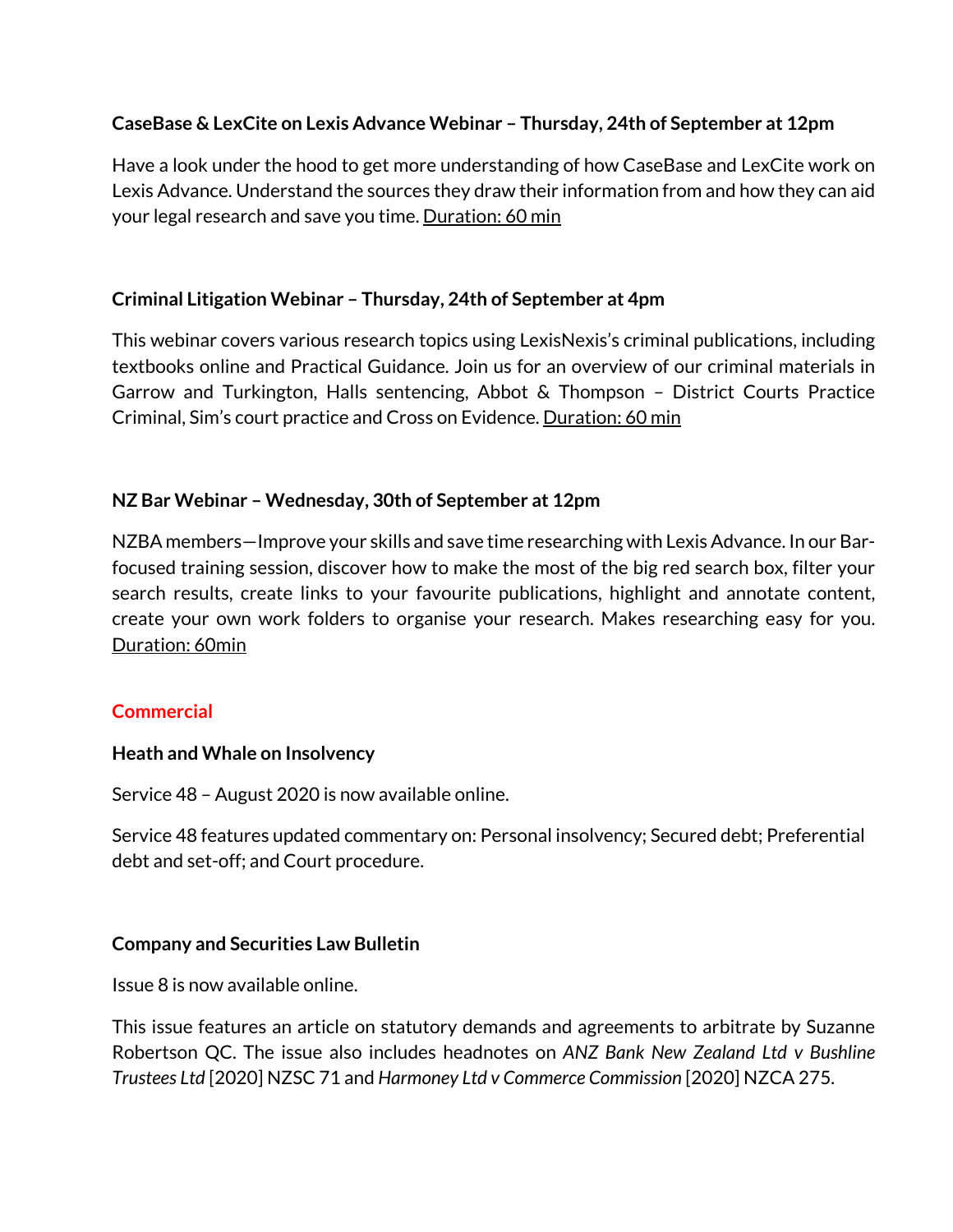### **Employment**

#### **Personal Grievances**

Service 82 is now available online.

This service includes updates to chapters on Unjustifiable dismissal, Procedural fairness, Grounds for dismissal, and Remedies.

### **Practical Guidance: Employment**

Latest legal updates

New wage subsidy open to eligible businesses

Regional jobs for nature investments

#### **Family**

#### **Practical Guidance: Family**

Toolkit

Family Court COVID-19 Protocol for the Adoption of New Zealand Surrogate Babies born overseas

Latest legal updates

Family Court considered spousal maintenance after death of partner

Ministry of Justice updates guidance for shared parenting during different COVID-19 alert level areas

High demand for family lawyers nationwide due to lockdown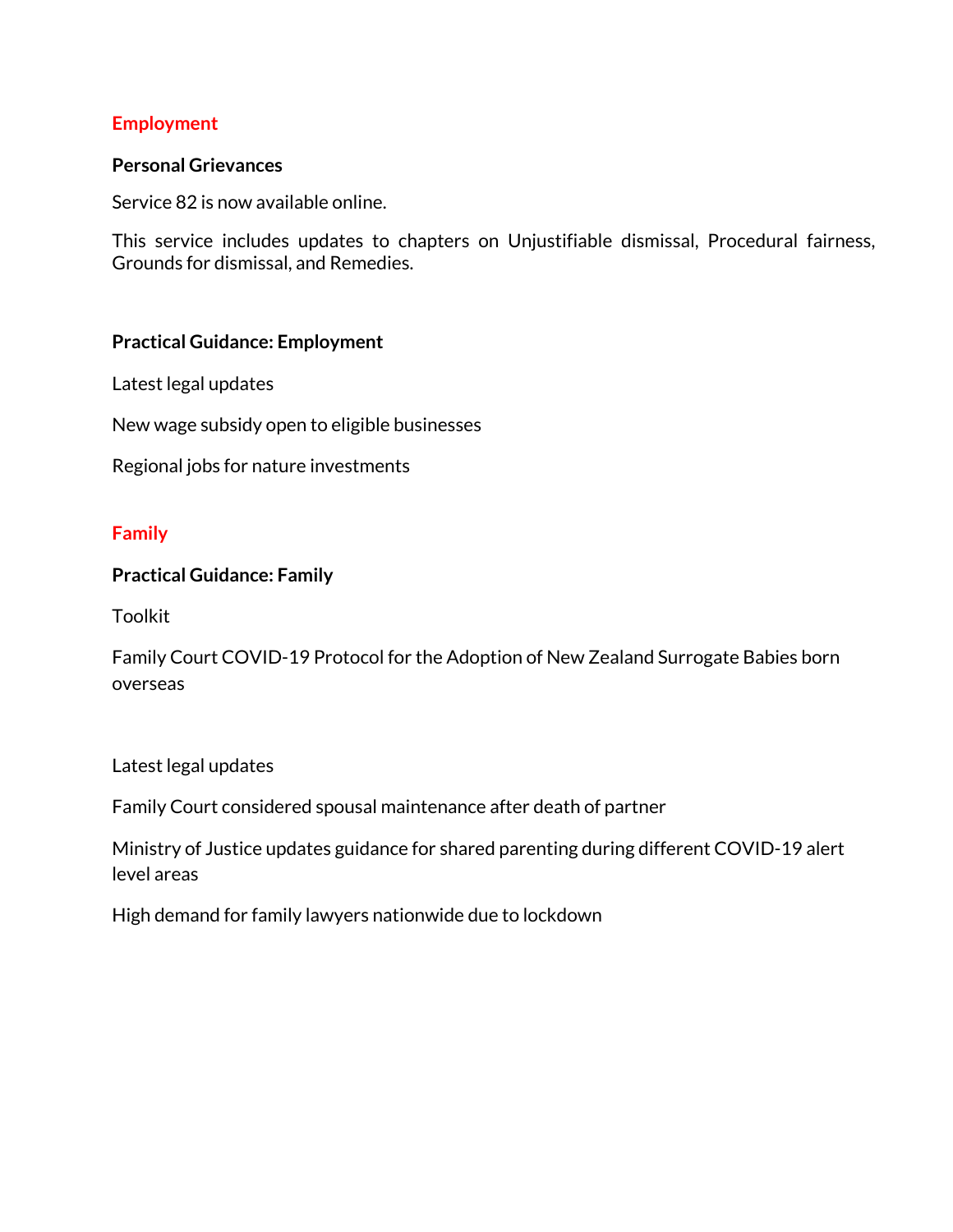### **International Law**

### **Textbook**

*The Conflict of Laws in New Zealand* Maria Hook & Jack Wass RRP\*incl GST: \$200.00 ISBN: 9780947514112 (book) Publication date: July 2020

### **New Zealand Law Reports**

### *Editor's Notes Blog*

*New Zealand Law Reports* Editor Geoff McLay's *Editor's Notes*is a blog that provides readers with regular commentary on the cases we publish in the Reports. It is designed to not only let you know what is significant in terms of the doctrine in cases reported, but to also provide a flavour of how New Zealand judges are deciding important cases and reveal possible links between what seem like disparate decisions. Cases mentioned therein are linked to the reports on Lexis Advance.

### *Lex & Lore Podcast*

Join host, Geoff McLay, along with a who's who of academic and legal experts, as they dissect cases, judgements and developments affecting the courts today.

### **Property**

### **Adam's Land Transfer**

Service 98 is now available online.

This service provides legislative updates to the Property Law Act 2007 and Unit Titles Act 2010. Commentary has been updated on the Land Transfer Act 2017.

### **Practical Guidance: Property**

Latest Legal Updates NZLS submission on the Overseas Investment Amendment Bill (No 3) Urban Development Act 2020 passed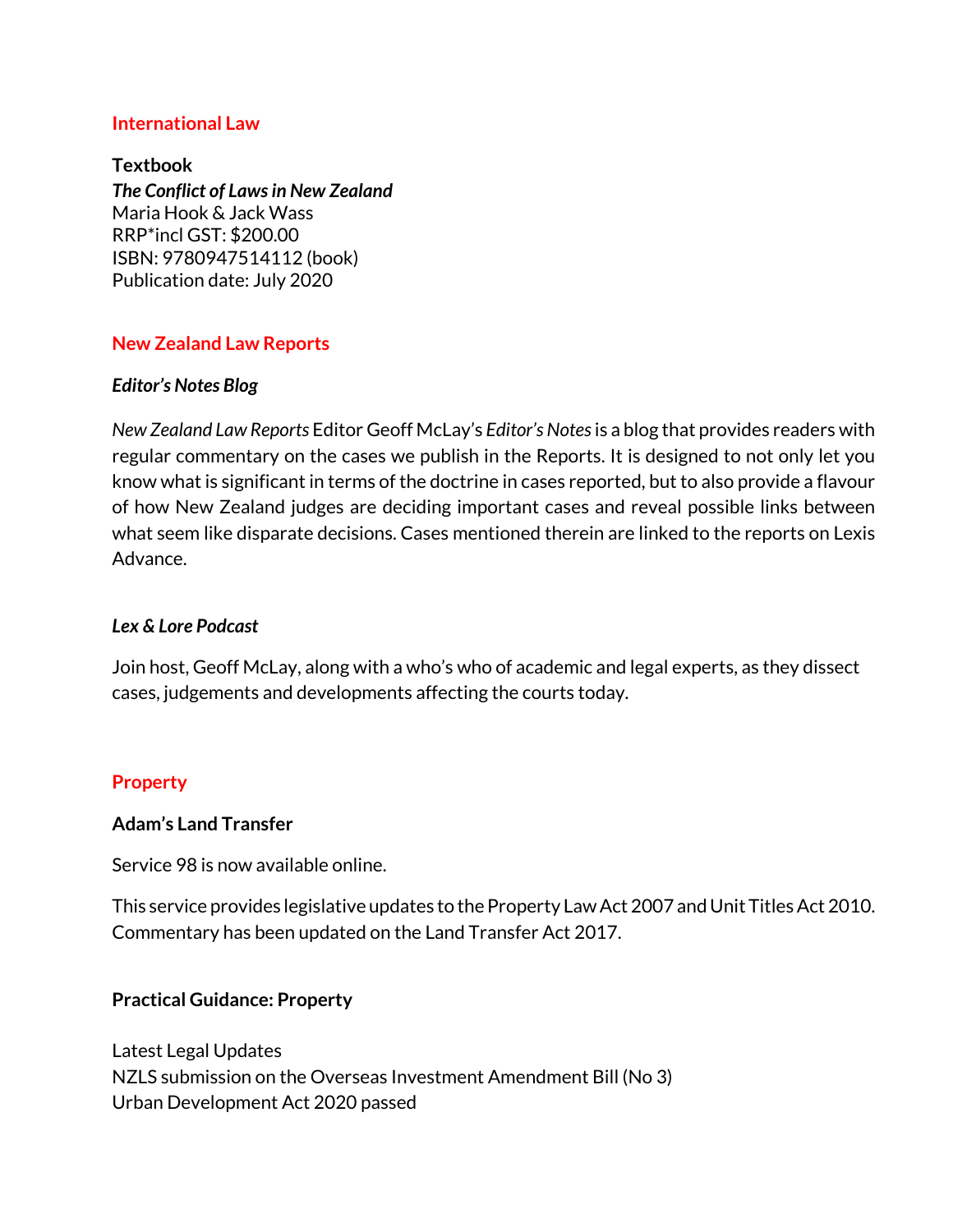**Textbook** *Principles of Land Law in New Zealand***, 3rd edition** Don McMorland RRP\*incl GST: \$220.00 ISBN: 9781988546230 Publication date: June 2020

### **Resource Management**

**Textbook** *Environmental and Resource Management Law,* **7th edition** Derek Nolan (editor) RRP\*incl GST: \$220.00 ISBN: 9781988546247 Publication date: July 2020

### **Succession**

#### **Practical Guidance: Succession**

Latest legal update

Advisable to sign wills and enduring powers of attorney in person after COVID-19 lockdown

#### **Textbook**

*Nevill's Will Drafting Handbook***, 8th edition** Sarah Parsons RRP\*incl GST: \$160.00 \$144.00 (pre-order price) ISBN: 9781988546254 Publication date: October 2020

### **Trusts**

**Textbook** *Nevill's Trusts Drafting Handbook***, 3rd edition** Sarah Parsons RRP\*incl GST: \$160.00 \$144.00 (pre-order price) ISBN: 9781988546278 Publication date: October 2020